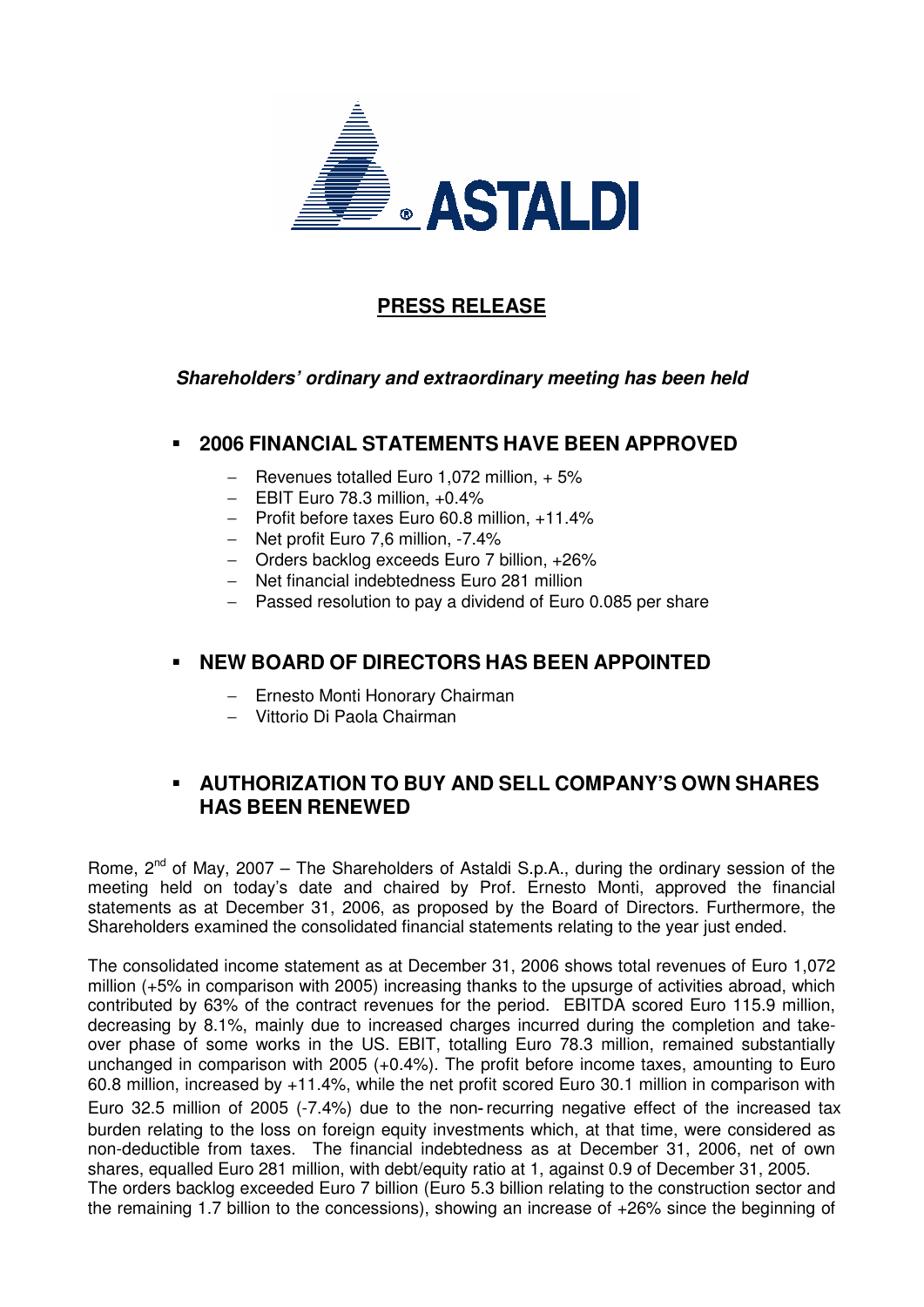the year, during which new orders have been acquired for a total of Euro 3.3 billion and the Verona-Padua High Speed / High Capacity railway line contract, amounting to Euro 864 million, was cancelled consequently to the decree revoking the concessions on high speed railway sections still to be constructed.

The Parent Company scored a net profit for the period amounting to Euro 27.7 million, by virtue of which the Shareholders' meeting, approving the Board of Directors' proposal, decided to distribute a gross dividend equivalent to the one previously paid, that is to say amounting to Euro 0.085 per share. The dividend, for a global amount of approximately Euro 8.3 million, shall be made available for payment, with the authorized brokers, on May 10, 2007 (ex-dividend date May 7, 2007). The remaining part of the net profit was allocated to legal reserve and to extraordinary reserve and to the provision which, as per corporate by-laws, is devoted to donations.

The Shareholders' ordinary meeting further renewed the Board of Directors by confirming the number of its members as 13 and appointing as Directors, which shall hold office until the Shareholders' meeting approving the Company's financial statements as at December 31, 2009, Caterina Astaldi, Paolo Astaldi, Pietro Astaldi, Giuseppe Cafiero, Luigi Guidobono Cavalchini Garofoli, Stefano Cerri, Vittorio Di Paola, Nicola Oliva, Franco Alfredo Grassini, Mario Lupo, Ernesto Monti, Maurizio Poloni, Gian Luigi Tosato.

Furthermore, the Shareholders appointed Prof. Ernesto Monti as Company's Honorary Chairman, and approved, during the extraordinary session, the consequent amendments to art. 13 of the Company's By-Laws.

During the ordinary session, the Shareholders' meeting resolved, upon the Board of Auditors' proposal, to extend the appointment of the auditing company Reconta Ernst & Young S.p.A. for the period 2008-2010, as per art. 8, sub 7, of Legislative Decree No. 303/2006.

The new Board of Directors, holding office starting from the end of the meeting, further appointed Vittorio Di Paola as Chairman, and confirmed Paolo Astaldi as Deputy Chairman, as well as Giuseppe Cafiero and Stefano Cerri as Chief Executive Officers and Nicola Oliva as General Manager. The Board itself further appointed the Directors Mario Lupo, Luigi Guidobono Cavalchini Garofoli, Franco Alfredo Grassini as members of the Internal Auditing Committee, and the Directors Ernesto Monti, Franco Alfredo Grassini, Maurizio Poloni as members of the Remuneration Committee. Moreover, Paolo Citterio has been appointed as new General Manager for Administration and Finance.

To the purpose of the prevention of the risks of committing any of the offences provided for by Legislative Decree No. 231/2001, the Board of Directors, during the same meeting appointed, as members of the Supervisory Body, Prof. Vittorio Mele, acting as Chairman of the Supervisory Body, and the Director Maurizio Poloni and the Lawyers Marco Annoni, Giorgio Luceri and Nicoletta Mincato, the latter as external experts.

In compliance with the Self-Governance Code for Listed Companies, the Board of Directors ascertained the fulfilment of the requirements of independence and non-executiveness for the Directors Alfredo Grassini, Mario Lupo, Maurizio Poloni, Gian Luigi Tosato, and the fulfilment of the sole requirement of non-executiveness for the Director Luigi Guidobono Cavalchini Garofoli.

It is further communicated that, in view of the resolution taken during the meeting held on today's date, the plan of purchase and sale of company's own shares was extended by 12 additional months, due to the existence of the grounds suggesting to preserve the possibility of carrying out operations on such shares, in particular with the purpose of investment and of favouring the regular course of negotiations.

Therefore, the Board of Directors is authorized to purchase Company's own shares on the Telematic Stock Market, up to a maximum rolling number of No. 9,842,490 shares of a nominal value of 2.00 euro each, at a unit price not lower than 2.00 euro and not higher than the average price of the latest 10 stock market working days immediately preceding the date of purchase, increased by 10%, as well as to sell the shares so purchased, at a unit price not lower than the